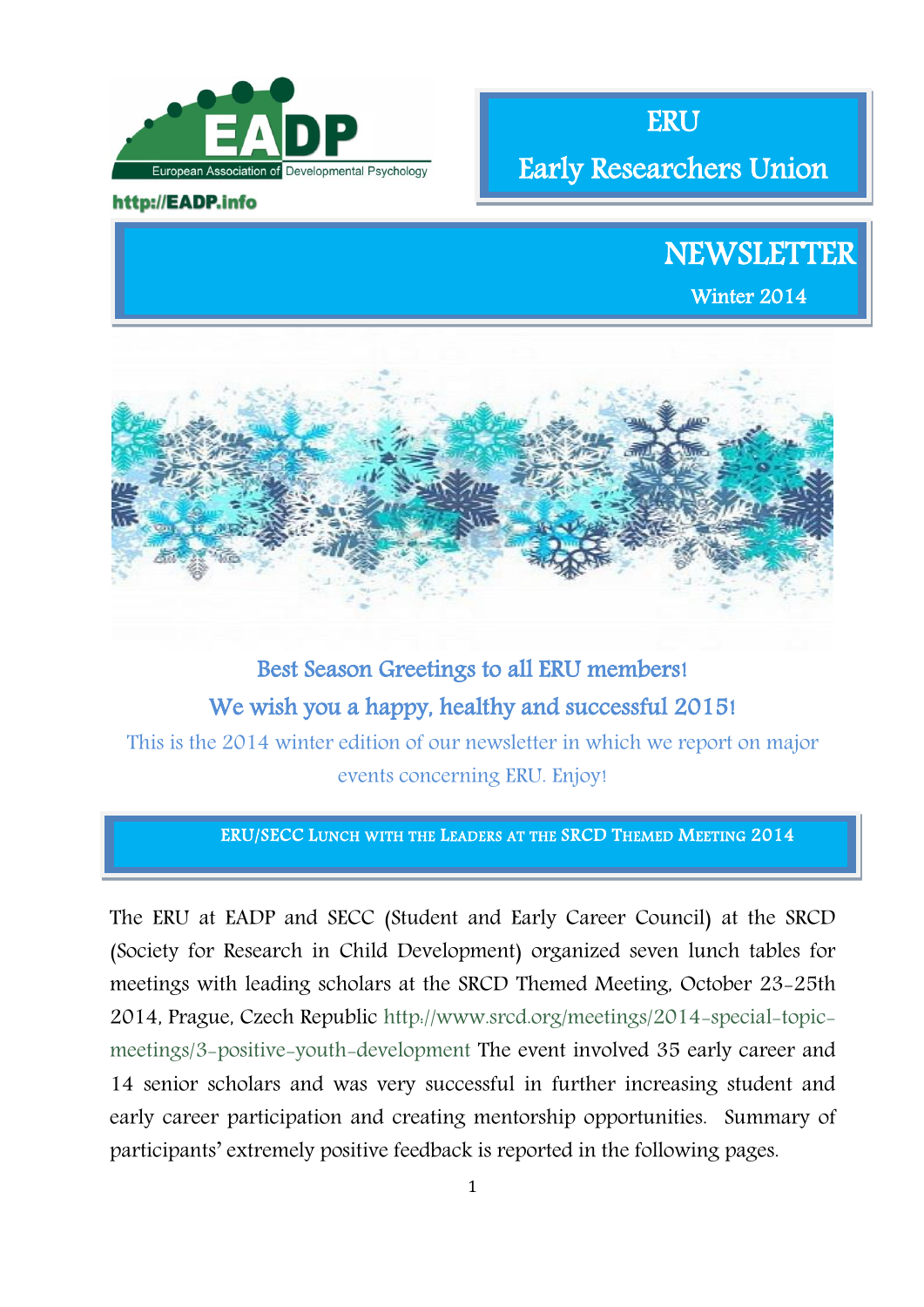# Table 1



# Senior scholars:

Frosso Motti Stefanidi (University of Athens, Greece) & Hirokazu Yoshikawa (New York University, USA)

# Junior scholars:

Goda Kaniusonyte, Claudia M. Bandeira, Tara Zolnikov, Luciana Dutra-Thomé, Simona Musilová, Caspar van Lissa

# Summary of the lunch meeting

Caspar van Lissa (University of Utrecht, the Netherlands)

We had a productive lunch session with Hirokazu Yoshikawa (HY) and Frosso Motti (FM), and six doctoral and early career tableguests from all over the world. Topics that were discussed future career opportunities, the purpose of completing a post-doctoral position, the translation of research to practice and policy, and the development of intervention programs. Specifically, FM asked Simona Musilova (SM) about her experience of future perspectives and job opportunities after the PhD. This resulted in a discussion of the effects of the great recession on research funding worldwide. Then, Luciana Dutra-Thomé (LD) asked about the purpose of conducting a postdoc. HY pointed out that the opportunities and demands of postdoc positions vary widely, but that the most important factors for her might be to find time to publish research (or dissertation), apply for a permanent position, and have the opportunity to learn new skills. FM emphasized the importance of balancing these tasks and maintaining focus. Caspar van Lissa (CL) asked how one can make the step of translating fundamental research into practice and policy. HY pointed out that the best way is to work closely together with organizations or advocacy groups, in order to find out what kind of questions they are asking and what issues policy makers care about. FM mentioned that EADP is launching an initiative in Portugal this September to translate research findings into practice and policy recommendations, and make them publically available. Furthermore, she pointed out that SRCD published public policy reports. Tara Rava Zolnikov (TZ) added that her recommendation would be to connect directly with humanitarian organizations in third-world countries, which have practical experience with the target groups of interventions. HY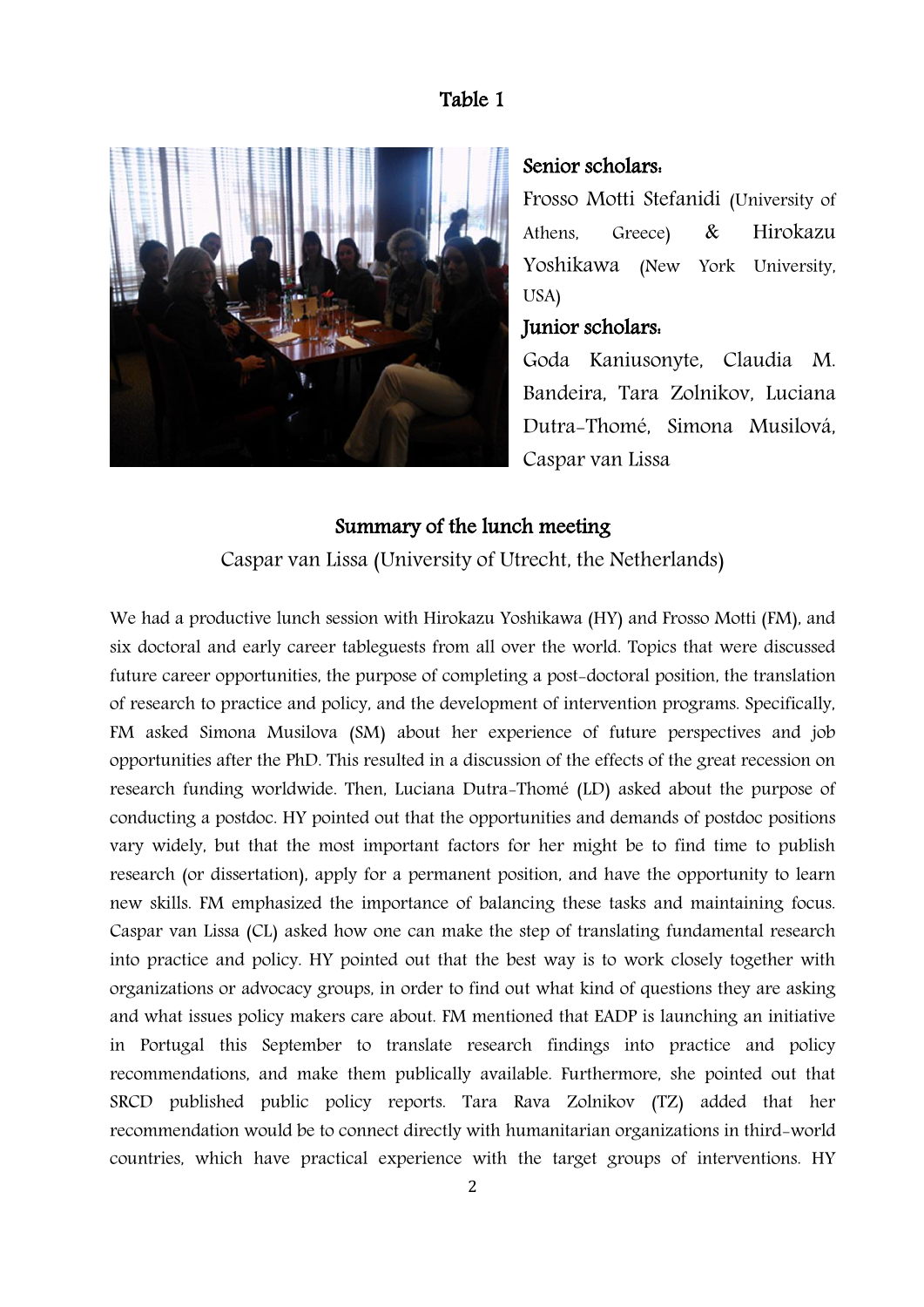interjected that it is important for such organizations to work with local governments, and should ultimately strive to make their own presence obsolete. The discussion then shifted to the question of how to bring an intervention to scale. HY offered the insight that the way Cigdem Kagitcibasi accomplished this is by founding an NGO that trains youth care practitioners, and that it took her 25 years to bring her intervention to scale. He proposed that, instead of developing an intervention and then trying to bring it to scale, you could study the functioning of your intervention in the context of systems that are already at scale (e.g., the school system), and find out how to improve it in that context. You could even study scale as a factor in your intervention study, comparing the implementation of your intervention by teachers in school to the application by trained mothers or researchers. Finally, HY mentioned that PhD training is often weak in teaching students to implement their work or start a program. Business students, by comparison, seem better equipped or more confident to bring theory to practice. CL mentions that his training gave him the opportunity to write several grant proposals during his PhD, and that this experience might prove valuable in the future.

After the lunch, several people reflected on their experiences. All indicated that they thought the lunch was a great opportunity to meet the senior scholars, and also to connect with fellow early career scientists at the beginning of the conference. Several came alone or with few colleagues, and really enjoyed meeting new people. The most important point of improvement was that the lunch was considered to be too short – some suggested a round table discussion rather than a lunch, as they felt awkward eating and talking in a hurry at the same time. Furthermore, some people could not follow the discussion because of the noise in the restaurant. All attendees also felt that the discussion was interesting but not directly relevant to their own research or future perspectives. Nevertheless, the experience was considered to be very positive and all three attendees interviewed (plus myself) were grateful for the opportunity to meet these inspiring senior scholars and some fellow early career scholars.



# Table 2

### Senior scholars:

Silvia Koller (Universidade Federal do Rio Grande do Sul, Brazil) Suman Verma & (Panjab University, India)

# Junior scholars:

Krystal Hinerman, Guilherme Wendt, Kaiqing Tang, Ting Peng, Heloise Sirois-Leclerc, Inga Truskauskaitė-Kunevičienė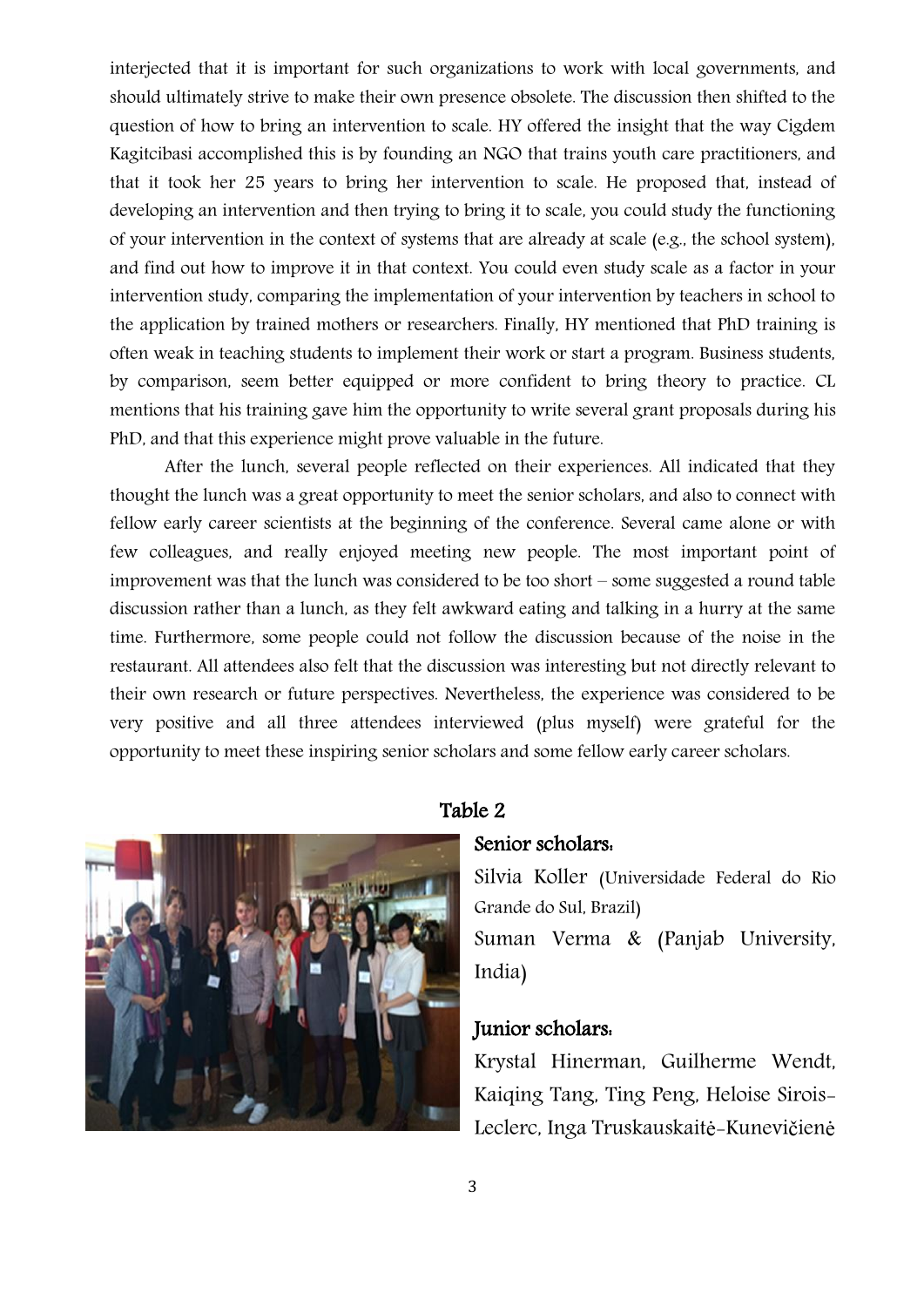# Summary of the lunch meeting

Guilherme Wendt (Goldsmiths, University of London)

Six-early career-scholars (EC), coming from Canada (1), United Kingdom (1), United States (1), Lithuania (1), and China (2) attended a special lunch with Dr. Silvia Koller (Brazil) and Dr. Suman Verma (India). After introductions and welcoming messages, each EC mentioned their research topics, interests, supervisor's background, individual pathways/trajectories, and their current stages in pursuing a Doctorate Degree. A variety of research` interests emerged – e.g. specific methods for assessing positive youth development across the globe, pro and antisocial behaviours, among others. It was such a surprise to identify, for example, that five out of six EC were attending for the first time a SRCD meeting. The discussion was followed by an active debate on grant writing and "how to publish your paper". In both cases, students and leaders shared their own views, experiences, and expectations about the topics. Some cross-cultural differences were elucidated, but was clearly stated that is crucial and required for the developmental scientists a reasonable performance in articles in journal as well distinguished awards/financial supports. To reach this goal, EC scholars need to speed-up! The session activities were finalized with a picture of EC with the leaders, and final thoughts linked with future collaboration.

### Table 3

# Senior scholars:

Jeanne Brooks-Gunn (Columbia University, USA) & Rainer Silbereisen (University of Jena, Germany)

## Junior scholars:

Carly Tubbs, Neda Bebiroglu, Andria Eisman, Sarah Stoddard, G. John Geldhof, Alice Wuermli

## Summary of the lunch meeting

Nancy Papathanasiou (University of Athens, Greece), Carly Tubbs (New York University, USA), Alice Wuermli (University of California Davis, USA)

The discussion at the table with Dr. Rainer Silbereisen and Dr. Jeanne Brooks-Gunn centered around two broad topics: (1) career development; and (2) the future of research on social change and child development. On the former topic, both Dr. Silbereisen and Dr. Brooks-Gunn advised us to realize that our research interests will change over time. Nothing, however, is wasted time or research given the broad nature of what we're interested in studying. In trying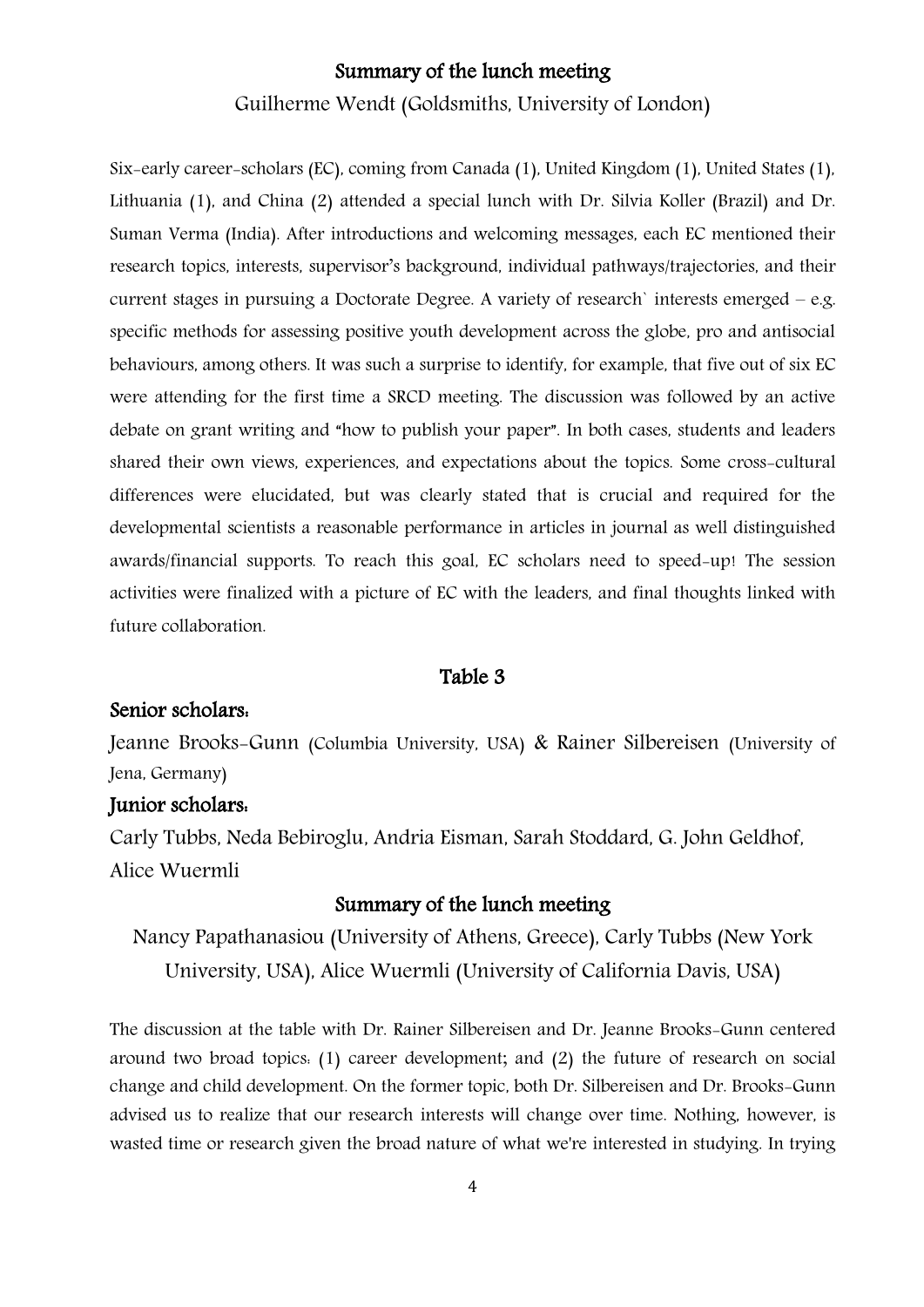to link social change to children's development, all the pieces matter, and different interests alert you to vastly different processes in children's development. Over time, these interests will coalesce into an overarching and coherent "umbrella" under which your research portfolio and expertise fall. On the latter topic, Drs. Silbereisen and Brooks-Gunn thought that it would be important for our generation of scholars to better understand the long-term and intergenerational transmission of social change. They emphasized the importance of lifecourse research looking at the interplay of genetics, biology, and context - and in developing better methods (e.g., longitudinal) that would allow for the generation of such evidence. There was a lot of interest at our table about resilience, unpacking the dynamic and multi-level nature of resilience, especially in a cross-cultural context.

# **Table 4**

# Senior scholars:

Anne Petersen (University of Michigan, USA) & Katariina Salmela-Aro (University of Helsinki, Finland)

### Junior scholars:

Andria Eisman, Krystal Hinerman, Bijaya K. Malik, Lilia Mucka, Allison Dymnicki, Claudia M. Bandeira

# n

# Summary of the lunch meeting

Andria Eisman (University of Michigan, USA)

Drs. Petersen and Salmela-Aro introduced themselves and gave a brief overview of their work. The students/early scholars described their interests, which included topics such as how youth feel about school in Brazil, youth resilience, promoting healthy relationships/behaviors during adolescence, promoting PYD through organized activities, health/well-being of young people in Africa. We discussed life course/career choices. Anne Petersen talked about creating opportunities to expand your professional development, finding balance in life, doing what you love and avoiding (psychologically) toxic environments and making choices-- she referred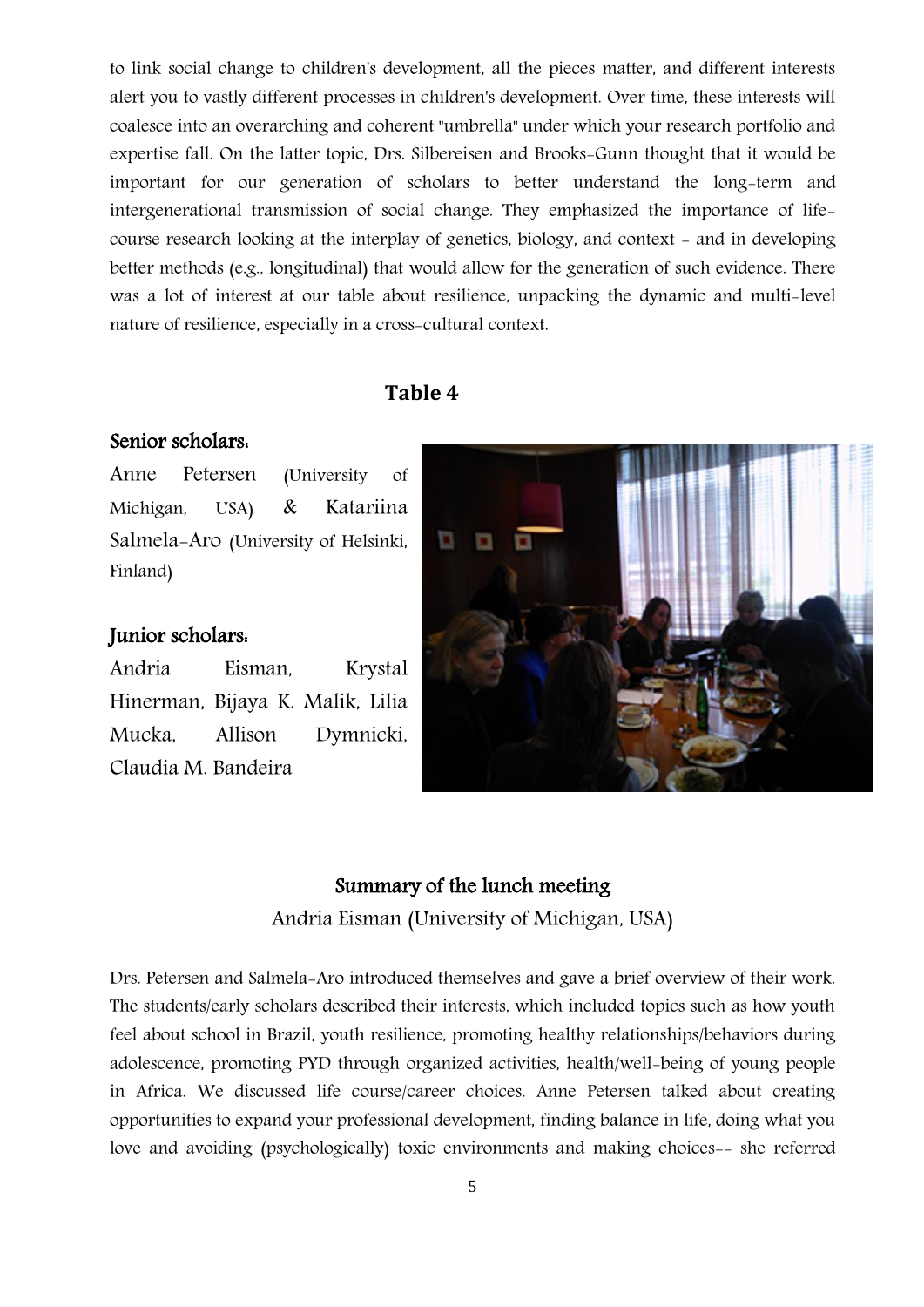some substantive questions/comments to topics/issues covered in the conference. Students/early scholars asked about creating own professional identity, applying for grants. Both senior scholars re-iterated doing projects that interest you, collaborating to achieve your goals. Students/early scholars also asked about professional transition and senior scholars talked about the need to decline/say no when appropriate so you can focus your energies on meaningful endeavors. They also discussed the need to efficiently manage your time (which includes sometimes saying no). Anne Petersen discussed her process of having to distance herself from the hands-on nature of doing research, which she really enjoyed. She also discussed her foundation work and some issues related to accountability with foundations in completing evaluations for their programs.

Question from student/early career scholar: what would you do differently?

Anne Petersen: learn better from my experiences

Katariina Salmela-Aro: ending mis-matched jobs/endeavors earlier rather than later



# Table 5

# Senior scholars:

Marlis Buchmann (University of Zürich, Switzerland) & Cigdem Kagitcibasi (Koc University, Turkey)

# Junior scholars:

Tara Zolnikov, Carly Tubbs, Alice Wuermli, Anthony James Li Yuan, Nancy Papathanasiou

# Summary of the lunch meeting

Nancy Papathanasiou (University of Athens, Greece)

At our table we talked mostly about interdisciplinary approaches and collaboration. Prof. Buchman made a point of being a sociologist among psychologists and how different approaches, and Prof. Kagitcibasi looked back at her own cross-cultural path. We also talked about our own projects, and how the trend seems to point towards collaboration and translation of research results into hands on interventions.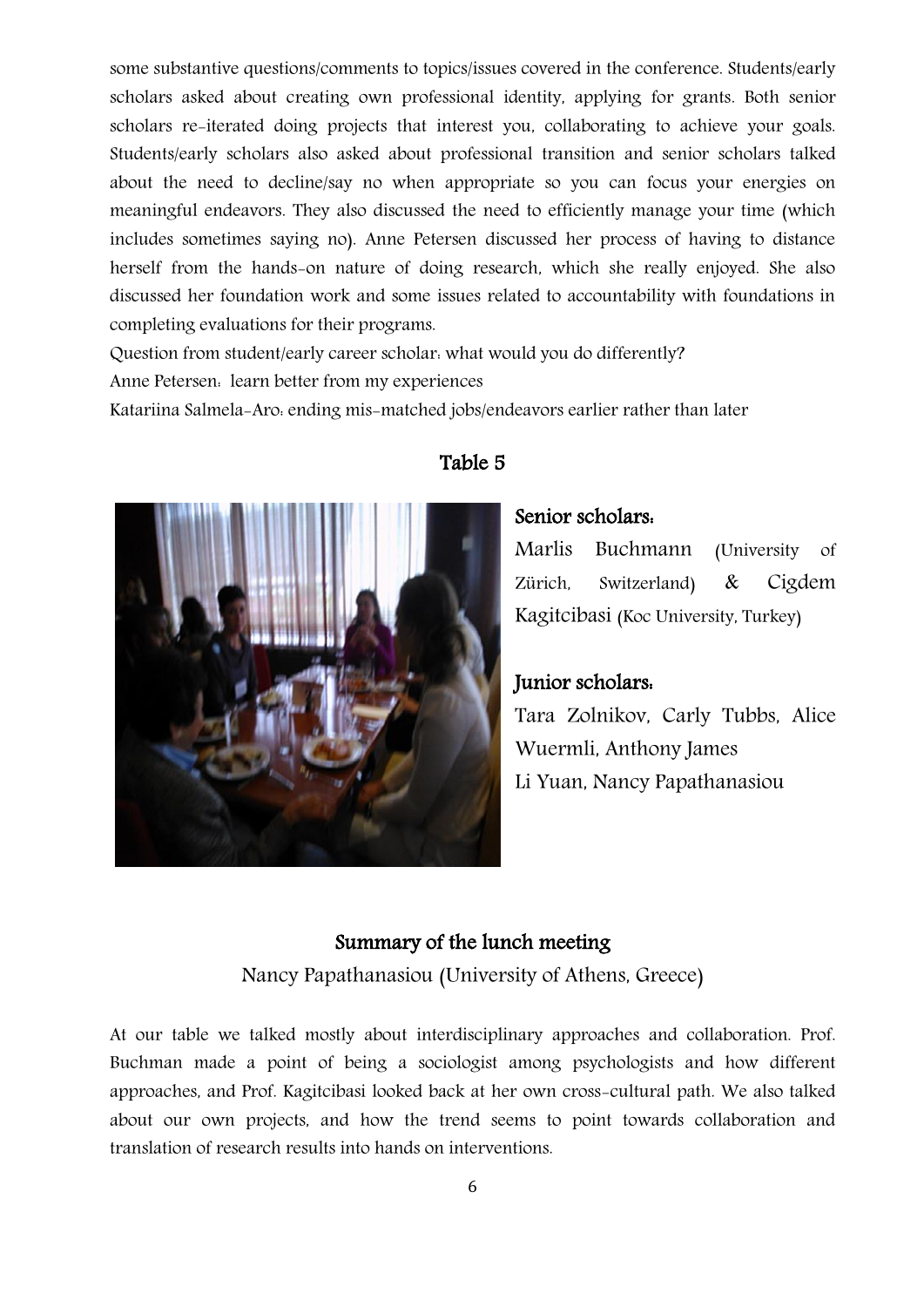# Senior scholars:

Christiane Spiel (University of Vienna, Austria) & Ingrid Schoon (University of London, UK)

# Junior scholars:

Sarah Stoddard, Susana Núñez Rodriguez, Ana Kozina, Radosveta Dimitrova, Luciana Dutra-Thomé, Simona Musilová

# Summary of the lunch meeting

Simona Musilová (Casimirus Magnus University in Bydgoszcz, Poland)

After an introduction of everyone´s interests in psychology, Dr. Spiel talked about prevention of aggression at school in an international setting, short-term programs, how to evaluate participants in programs; data collection with quantitative approach or participation; cascades model in the fight with violence (supervision and couching including preparation of specific project with teachers and students together); evaluation as key result and strong argument because of economic and political support (in the same time, it is needed to recognize, develop and implement appropriate tools for evaluation). We also discussed individual interactions in the topic of political changes which are reflected in research, science, and education; position of teacher´s role in society, at school, individual interactions in impressions about the meeting (mostly positive). Dr. Schoon discussed social-economic variables; opportunities of postdoctoral studies, and scientific career; intervention and integration programs in Gipsy community

• Feedback from the "juniors": Amazing idea to meet both young and experienced researchers, to discuss career opinions, cooperation; conference members usually eat with their own company and this is the chance to start to talk with somebody else or somebody unknown – arising "network", focused on similar interests (thanks to the information about professors in advance); big advantage are researchers´ tips and inspirations, view on different countries and problems

• Suggestions for future meetings: short time for discussions and lunch together; impossible to hear everything; sitting with people working on the same topic would be more beneficial. Too noisy place and short time for discussion and eating together (maybe better 1, 30 hour)

• Feedback from the "seniors": A very good idea to mix "juniors" and "seniors"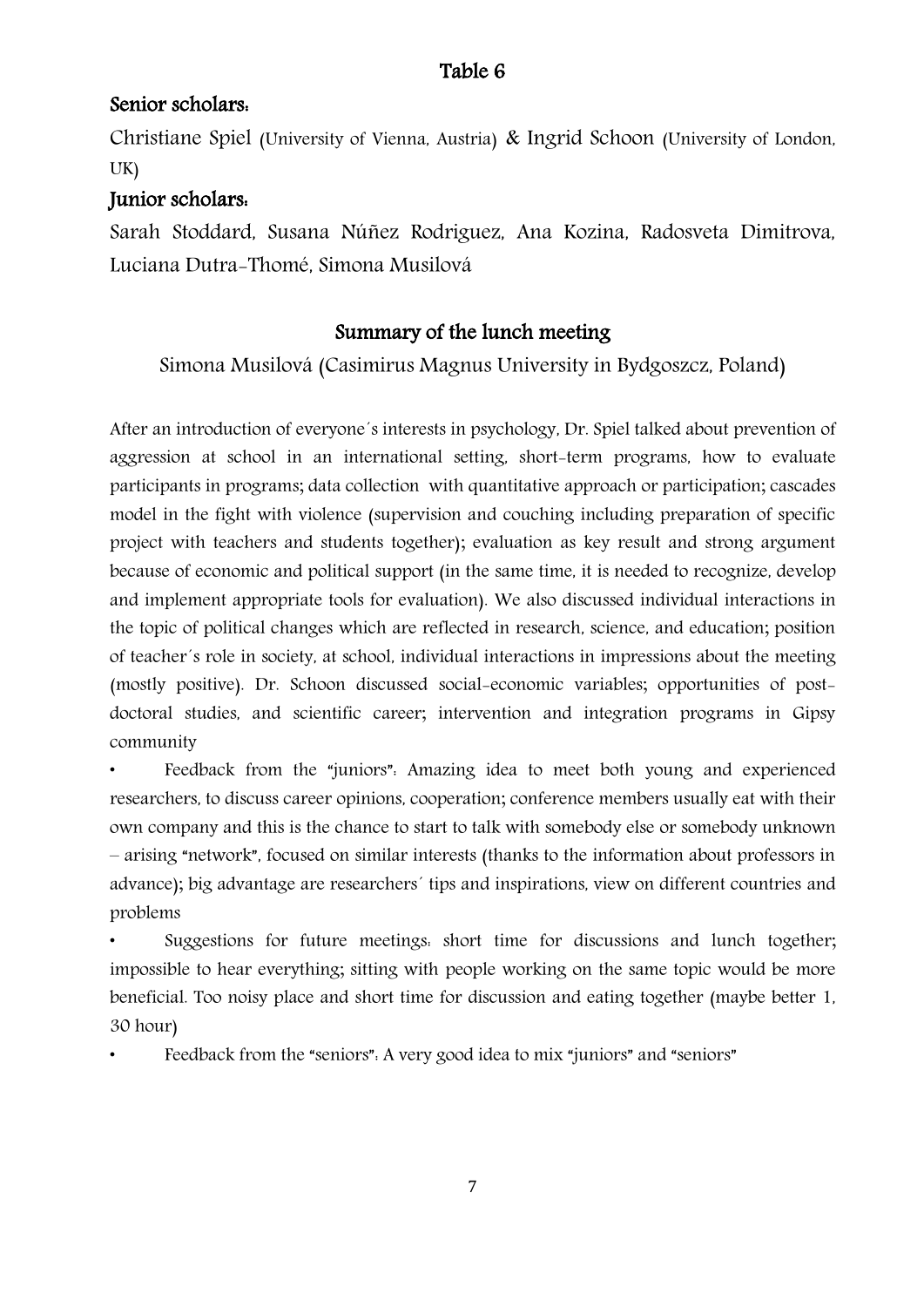

# Senior scholars:

Stephen J. Suomi (NICHD, USA) & Jennifer Lansford (Duke University, USA)

# Junior scholars:

Xiaoqiong Deng, Lyudmyla Romanuyk, Liu Sha, Caspar van Lissa

# Summary of the lunch meeting

Sha Liu

Our table discussion focused on our research area and Professor Stephen shared his research on monkeys, investigating the impact of environmental factors on genetic expression. Professor Lansford shared her experience in the meeting; she thinks it's a great opportunity to meet people with the same research interest and to cooperate with them. At last, we also shared our trip plans in Prague. It was really nice talking!

# ERU AND SECNET AT EARA

This month we offer you a brief presentation of the chair of the SecNet Committee at EARA, The European Association for Research on Adolescence, Elisabetta Crocetti:



### Dear ERU members,

my name is Elisabetta Crocetti. I am currently a researcher at the Utrecht University, the Netherlands. My primary scholarly interest concerns the processes of identity formation in adolescence and emerging adulthood. In particular, I am interested in examining how identity is formed and revised over time and which individual (e.g., personality, social-cognitive strategies, anxiety), relational (e.g., family and peer relationships),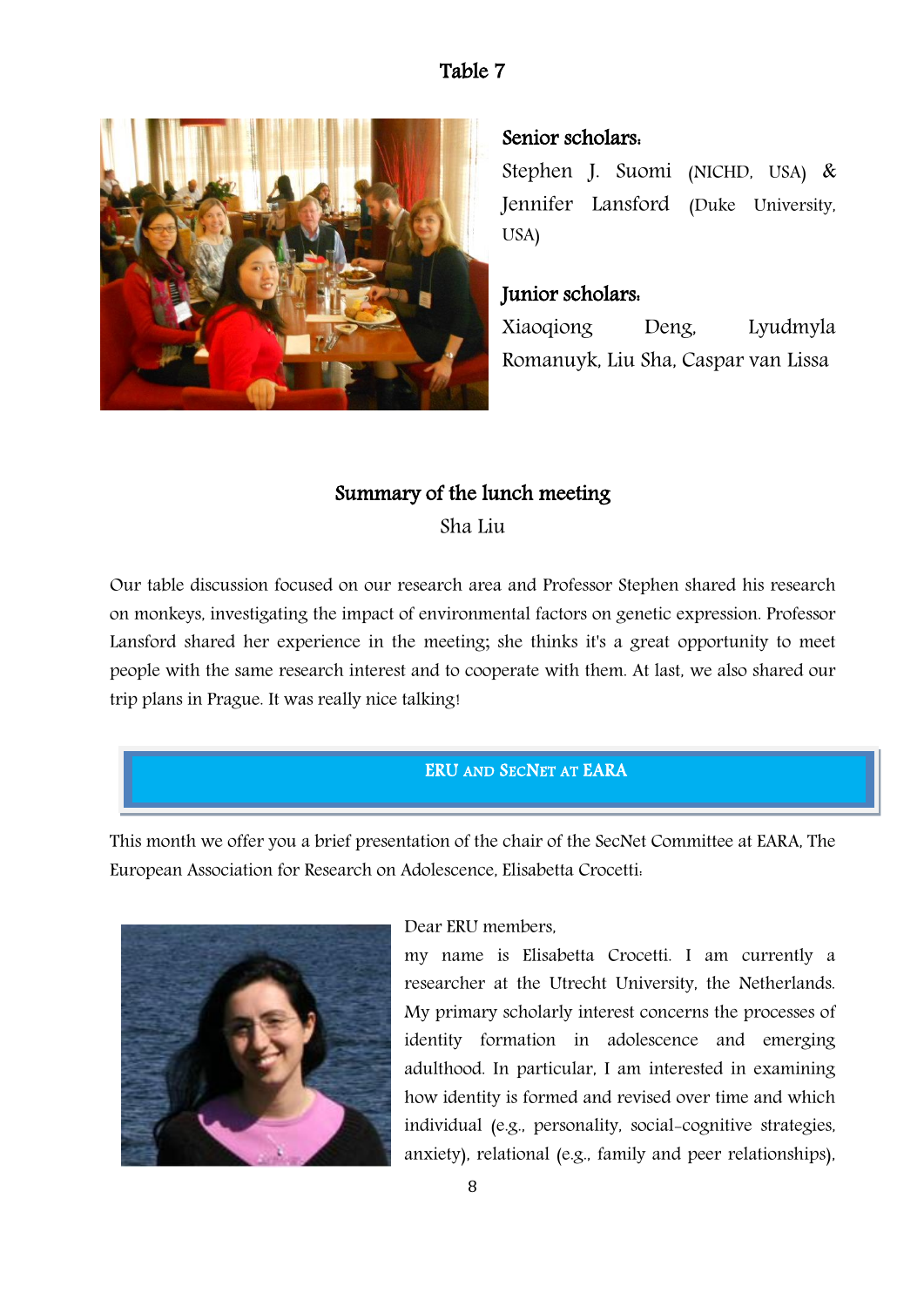social (e.g., civic participation), and cultural factors influence this dynamic. I am also strongly interested in methodological and statistical issues related to social research, such as crosscultural validation of measurement instruments, longitudinal modelling, systematic reviews and meta-analysis.

In my experience I have seen how beneficial is being part of scientific societies. They offer a unique opportunity for networking and for being continuously informed about the current state-of-art of psychology research. I am member of various scientific associations and I am particularly involved with two of them: the European Association for Research in Adolescence (EARA) and the Society for the Study of Emerging Adulthood (SSEA).

The EARA is my first love! When I first attended an international conference I went to the EARA: I did not expect to find such an amazing and welcoming network! I am currently the Representative of the SECNet, the EARA early career researchers' network. The SECNet comprises doctoral students, post-doctoral researchers, and young assistant professors who are members of the EARA and, thus, share their interests for the study of adolescence. In a close collaboration with other members of the SECNet committee, we are supporting a great group of National representatives from various EU and extra-EU countries. You can find all the information on the SECNet on our website:<http://earasecnet.weebly.com/>

The main mission of SECNet is to provide support, useful links, and information to young scholars who are concerned with the study of adolescence; promote scientific collaboration among researchers, increase learning opportunities for young scholars; and to collaborate with young scholars from other societies. Thus, we see as a main strength our contacts with ERU representatives and members. Together we can collaborate to provide young scholars, especially those working in contexts in which learning opportunities might be limited, with a place in which they can both learn and exchange their expertise with their peers and also with senior members of the respective societies.

The other society in which I love to be involved is the SSEA. This is a young and very vital society and it was a pleasure to see it start and grow. I am currently co-chairing with Moin Syed the next conference, which would be held in Miami (USA) between October 14th and October 16th, 2015. We are working on the program that will include several interactive sessions and new formats of presentations in addition to traditional symposia and posters. A great attention is devoted to proposing activities and sessions specific for young scholars. You can find more on the website www.ssea.org. The call for proposal is open. I hope to see you in Miami!

Best regards, Elisabetta Crocetti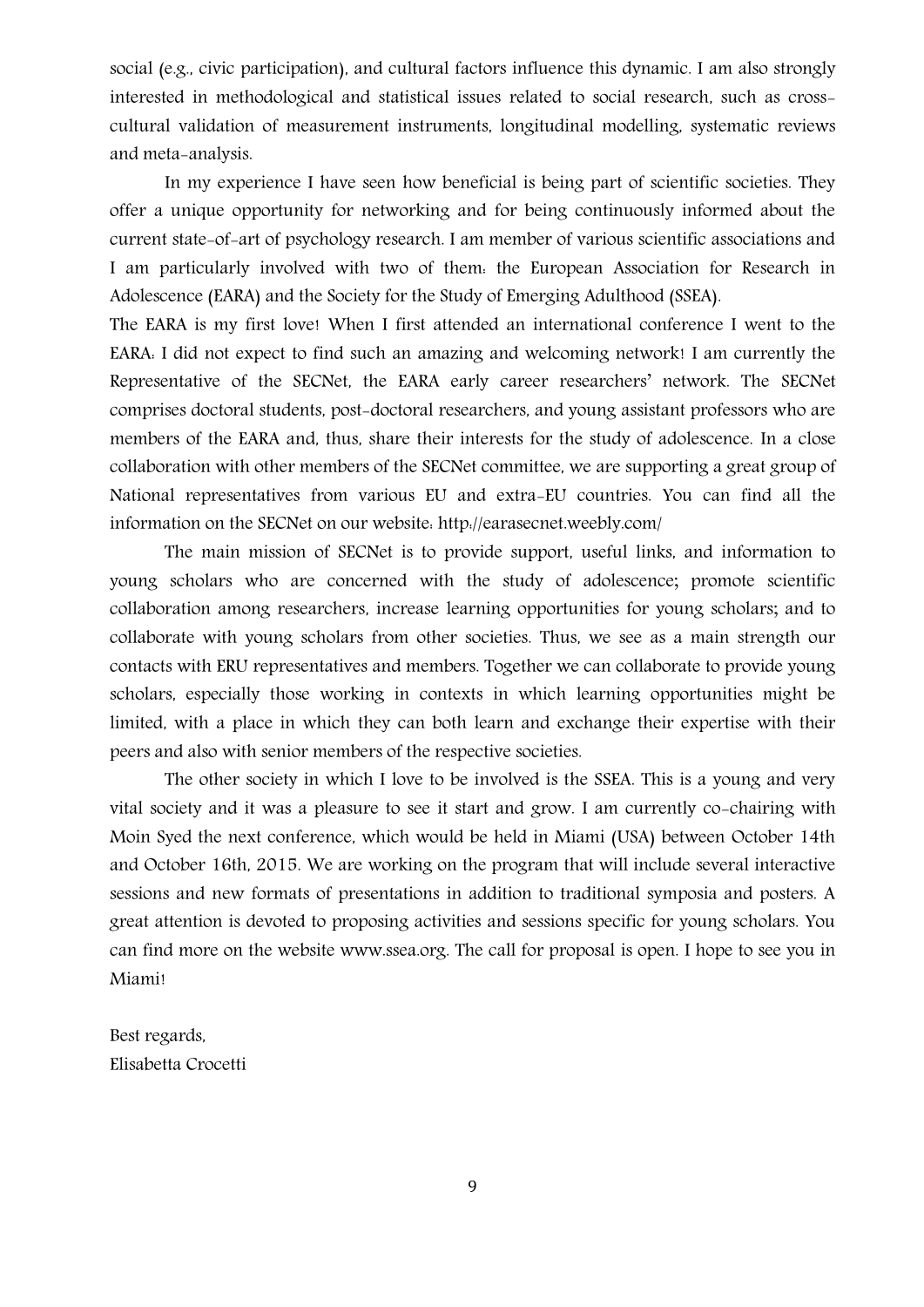# NATIONAL REPRESENTATIVES' PAGE

# ERU MEMBERS AT "LUCIAN BLAGA" – THE UNIVERSITY OF SIBIU, ROMANIA

The University "Lucian Blaga" of Sibiu organized the 13<sup>th</sup> edition of the Conference of Sociology and Social Work (17-18 October 2014). Scholars and researchers from 27 countries shared ideas about latest updates in the field of socio-human sciences. ERU/EADP members were presenting their recent research findings, as for instance Radosveta Dimitrova, Stefanos Mastrotheodoros, Natalie Gorlova, Natasja Van Cittert, Lyudmyla Romanyuk, Oriola Hamzallari, Delia Stefenel. Moreover, Marianna Kosic (ERU representative for Italy) gave an interesting talk about ERU activities within one of her presentations entitled "Networking internationally, cooperating and sharing competences between young researchers for career development: the example of the Early Researchers Union of the European Association of Developmental Psychology".

For more information about the conference please see

[https://sites.google.com/site/depsswconferences2014/sectiuni-2/identity-and-cultural-](https://sites.google.com/site/depsswconferences2014/sectiuni-2/identity-and-cultural-diversity-updates-in-theory-research-and-practice-across-europe)

[diversity-updates-in-theory-research-and-practice-across-europe](https://sites.google.com/site/depsswconferences2014/sectiuni-2/identity-and-cultural-diversity-updates-in-theory-research-and-practice-across-europe) and the attached poster at [http://www.ulbsibiu.ro/ro/evenimente/events.php?news\\_id=2053](http://www.ulbsibiu.ro/ro/evenimente/events.php?news_id=2053)

The Organizing Committee wants to thank all participants for their contribution.

Delia Stefenel (ERU representative for Romania)

# EADP/ERU IN POLAND – SOME NATIONAL REPRESENTATIVE'S EXPERIENCE



My adventure with EADP/ERU has started last year in September, when I visited Budapest for an ISSBD regional workshop and met Radosveta Dimitrova who told me about ERU/EADP. I appreciated all ERU activities, so becoming the National Representative was a great honour for me, as well as a huge challenge. As a National Representative, my aim is to serve as a bridge between the ERU regions and Poland, which

is an underrepresented country within EADP/ERU. Being part of such international organization was new experience for me, and still is. My first effort to disseminate ERU activities was very fruitful, and brought the opportunity to publish an article about ERU in the Polish local media. Within the past year, there were several great circumstances to show ERU's activities in Poland. In February, my department organized a meeting prepared for the Polish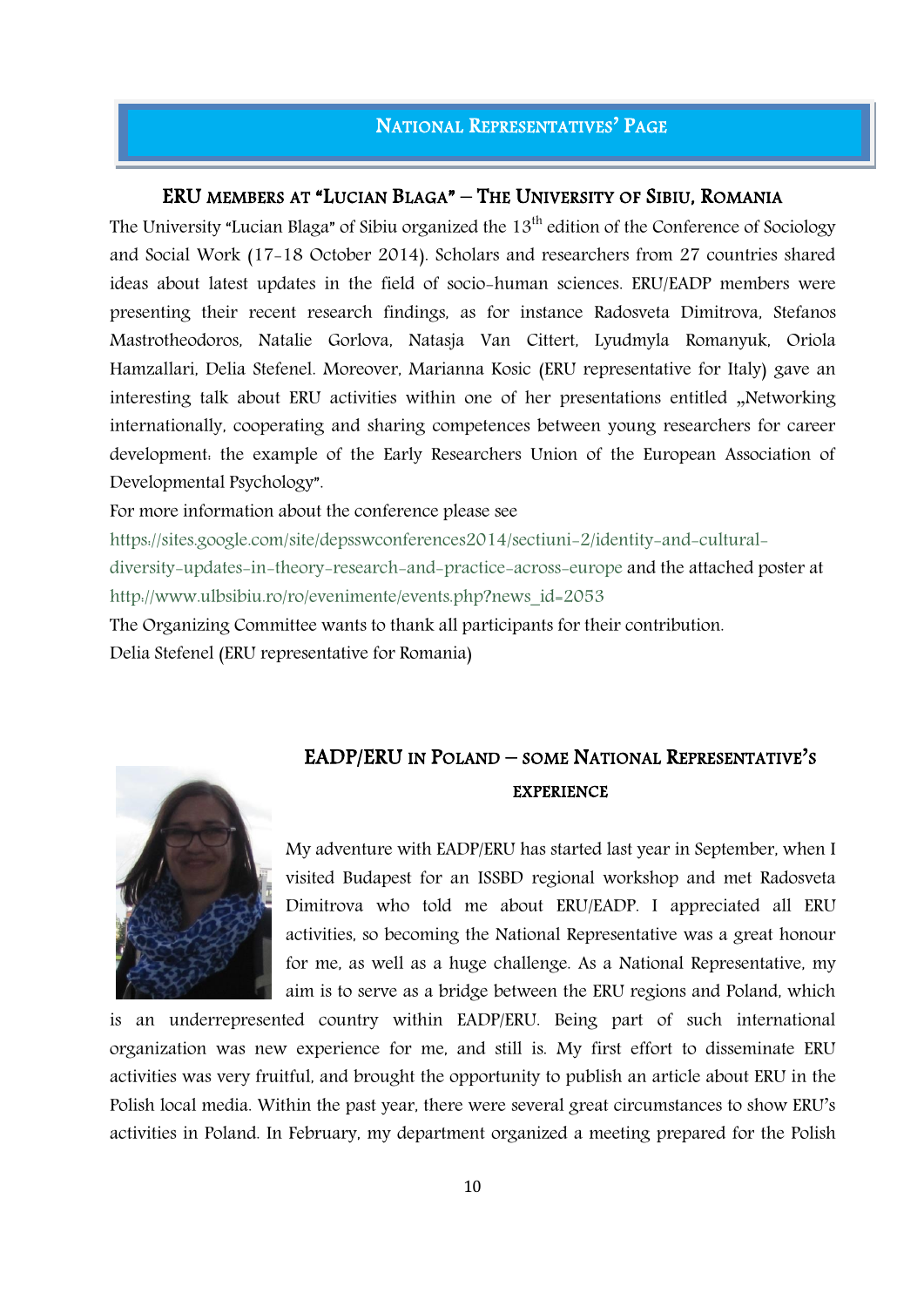

Developmental Psychology Society, in which approximately 14 Polish professors visited my university. Since they are supervisors of early scholars, I prepared folders with printed versions of ERU newsletters and information on how to join ERU/EADP. During this meeting it occurred that some of the professors had already known about ERU, because EADP/ERU was very visible during the conference in Lausanne! This meeting also brought other possibilities for EADP/ERU in Poland – in September, the Board of Polish Developmental Psychology Society contacted me with the offer of giving us a page in their e-newsletter where we could promote our activities and encourage new researchers to join. In the first issue of this e-newsletter, information from

EADP/ERU flyer was published. To sum up, I think EADP/ERU is becoming more and more visible in Poland, and what is very important, not only through my activities! During the last conference in Poland, I met colleagues who attended the EARA conference in Turkey, and they had opportunities to talk to Radosveta and hear about EADP/ERU. They knew that I am the National Representative and asked me how it is to be a part of ERU. I can say that I am very glad of being part of EADP/ERU, and I am also looking forward to participate in future activities.

Justyna Michalek



### DEVELOPMENTAL PSYCHOLOGY IN ALBANIA

Psychology is a field of study that has been established for the first time at the University of Tirana in 1996. Currently the field is present also in many state and private universities in other Albanian cities. The major psychology board is located at the University of Tirana.

Psychology is among the courses taught at the Faculty of Social Sciences. The Department of Pedagogy and Psychology was founded in 1957 and was part of the Faculty of History and Philology and in 1992. It became part of the new faculty that was founded, the Faculty of Social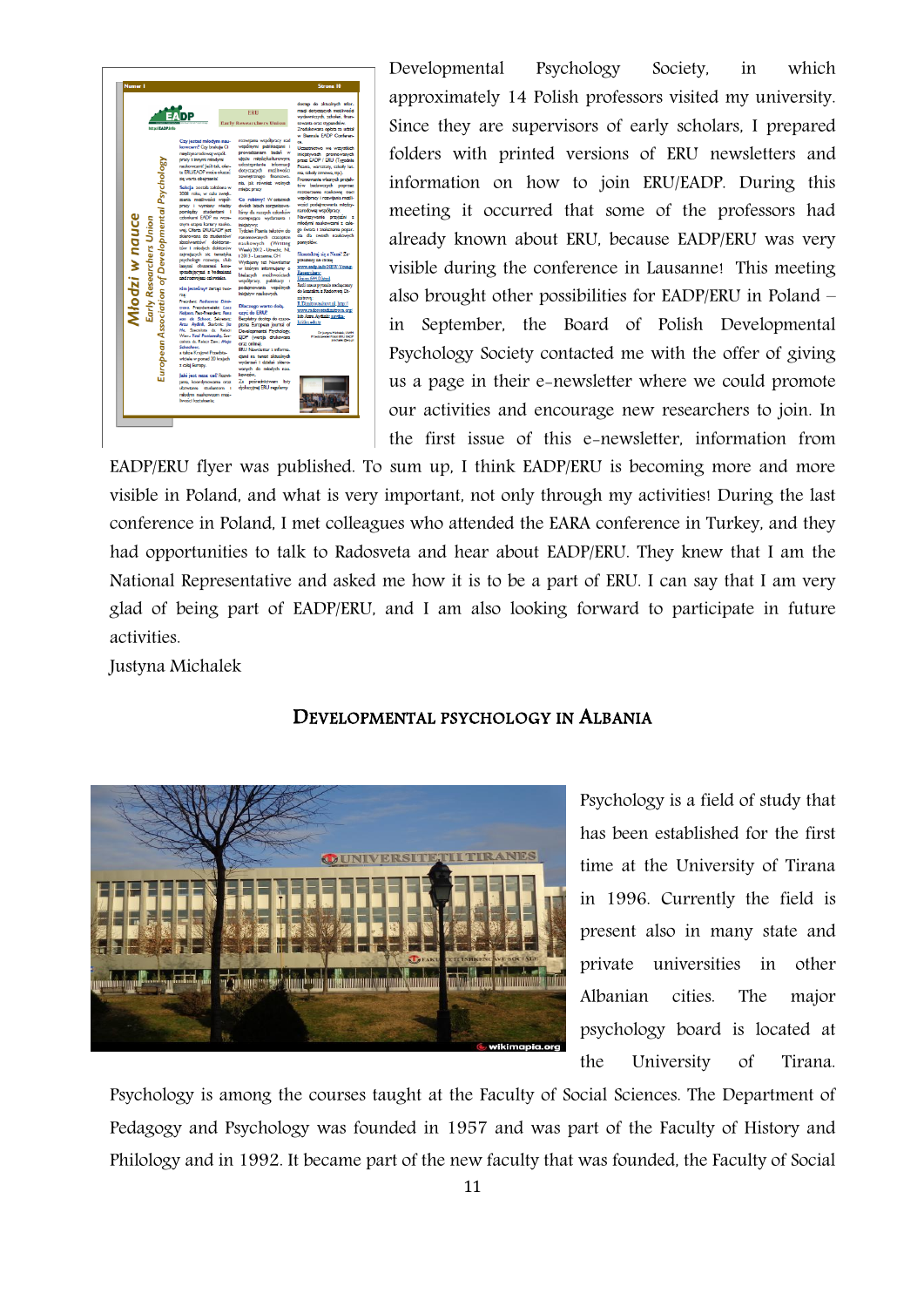Sciences. The main aims of the department during the following years were to transform the higher education curricula by implementing scientific approaches in teaching and learning, to promote the foundation of new courses in psychology and education for the next generation of experts, and the psychological sciences so as to guarantee the appropriate theoretical and practical background for psychologists and other experts in the field. Other important goals were to collaborate with Western Universities so as to implement contemporary curricula in the fields of social sciences and to promote further qualification and doctoral programs. Presently, about 22 professors and lecturers are working at the department of Pedagogy and Psychology at Tirana University. Approximately 4900 undergraduate and 1720 postgraduate students take their classes at the Faculty. In Albania, at present, there is no developmental psychology department. Also research is conducted mostly individually or through NGOs that fund the projects. Research of PhD students is mostly carried out through collaborations of the Faculty with institutions where students conduct their research projects. In Albania there is a need to establish research collaborations with other universities, research organizations in the field of developmental psychology and other important fields of psychology.

Oriola Hamzallari (Univeristy of Tirana, Albania)



ACADEMIC WRITING WORKSHOP IN PALERMO, SICILY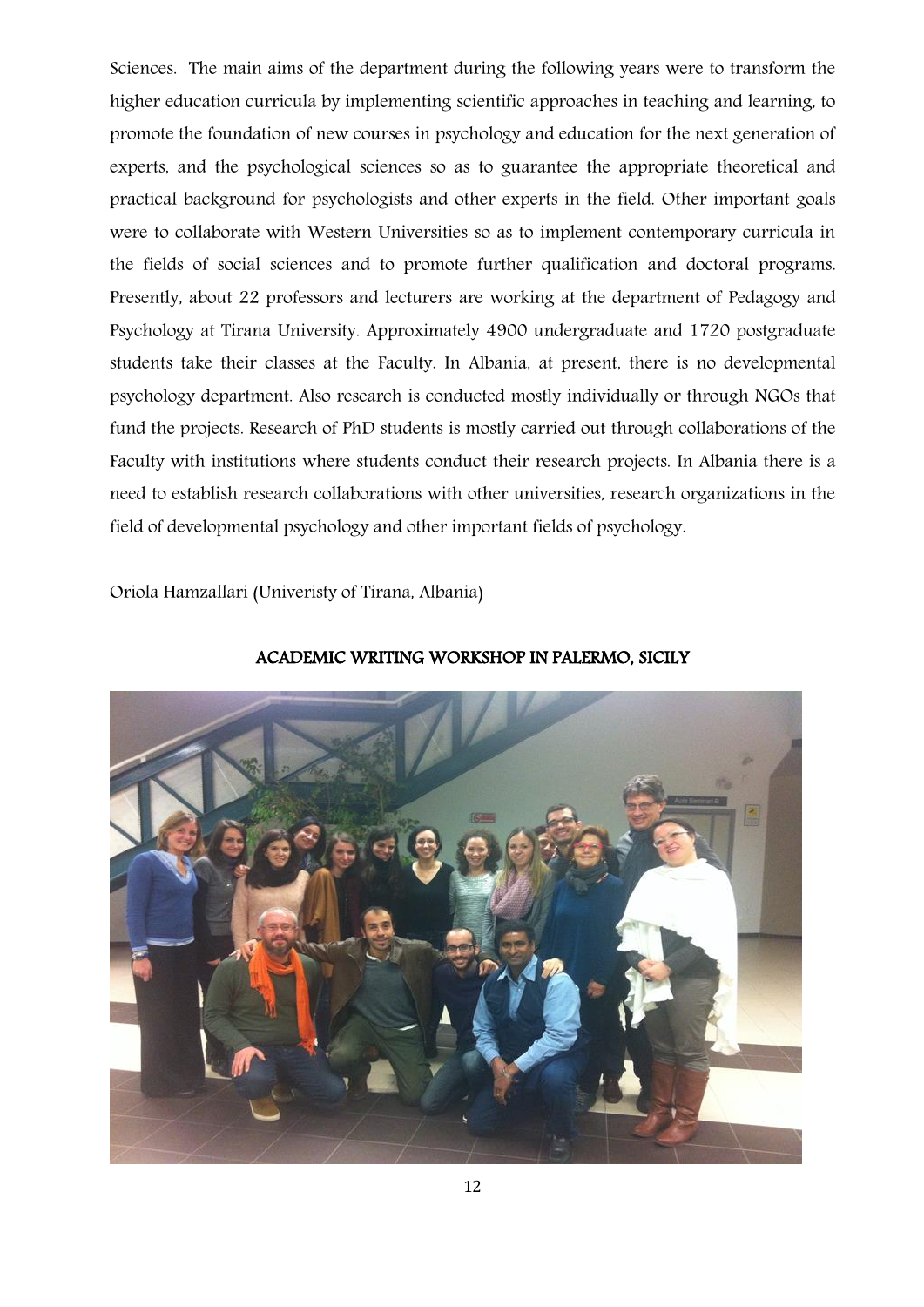The ERU Representative for Italy Pasquale Musso organized a two days (9-10 December 2014) interactive workshop on "Going global in research network and organizations. How to be productive in terms of publications: Techniques and practices of academic writing". There was a great enthusiasm among all PhD students and young researchers of the Department of Psychological, Educational and Training Sciences of the University of Palermo, who attended the event. The participants found the workshop a very positive and productive experience because of the rich and well-structured program (presentation of main European scientific organizations - EADP, ERU, EARA, SECNet, APA paper preparation guide, publishing in ISI international journals), and training in academic writing. Invited speakers were Radosveta Dimitrova and Elisabetta Crocetti who focused on challenges and rewards of academic research, while also providing practical advices on complexities in the publishing process. We hope to continue providing similar future venues for young scholars and involve EADP and ERU members across Europe.

Pasquale Musso & Nicolò Maria Iannello (Univeristy of Palermo, Italy)

### INVITATION AT TWO EVENTS AT UNIVERSITY "LUCIAN BLAGA" OF SIBIU, ROMANIA

The Romanian Association of Industrial and Organizational Psychology "Horia D. Pitariu", and Lucian Blaga University of Sibiu, Romania are pleased to welcome you to the XVth edition of the Conference entitled "Individual, group and organizational assessment in cross-cultural settings". This year, the keynote speaker is Fons van deVijver, from Tilburg University. The event will be held on 9-7 May 2015 at Ibis Hotel, Sibiu. More details at <http://www.apio.ro/conferinta/>

The Department of International Relations, Political Science and Security Studies is organizing its annual conference between 29-31 May 2015, The organizing committee is warmly inviting ERU/EADP members to present their last research findings either in person or via teleconference at one of the sections related to development cross-cultural relations and globalization, debated from interdisciplinary approaches and methods. For any further information about the program and submissions, please email Delia Stefenel at [deliaste@yahoo.com](mailto:deliaste@yahoo.com)